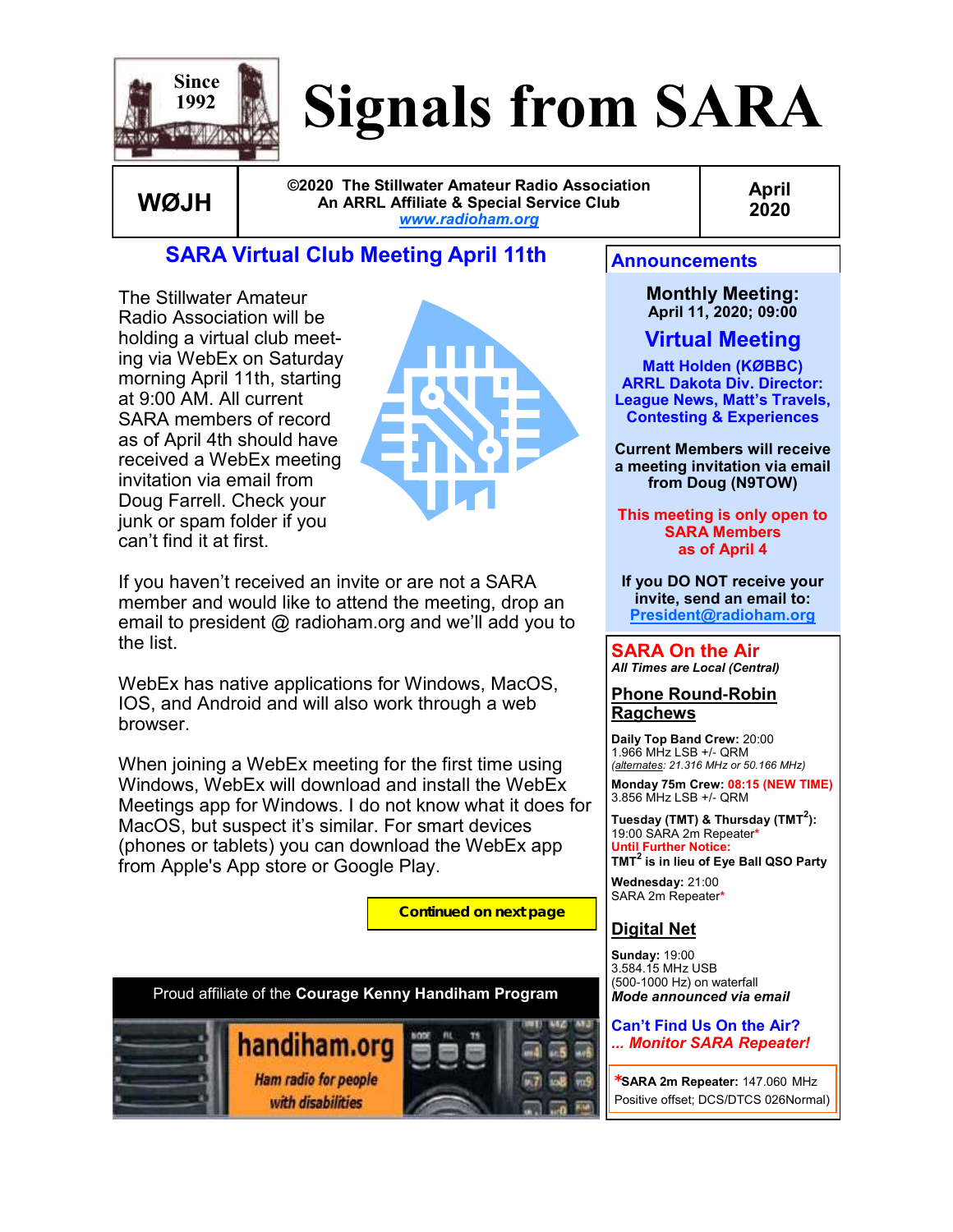You do not need a web camera or a microphone to attend a SARA on-line meeting. You will need to be able to hear the audio portion via speakers or headphones. The meeting hosts will manage the audio/mic and video connections during the meeting. This will help control the bandwidth demand and maintain a quality feed to all participants. You can always indicate you have a question or comment by the "raise a hand" button. The hosts will acknowledge you and unmute your mic for your contribution. There is also a live Chat you can use to type comments or questions. I recommend that you "Join Meeting" 15-20 minutes ahead of time if it is the first time you use WebEx. That will give you time to install the app and select and test your mic and speakers before the meeting starts.

Our special quest will be Matt Holden KØBBC, ARRL Dakota Division Director. Matt will be sharing an update on the activities of the ARRL Board of Directors and ARRL HQ. He'll also share stories and pictures from his March 4-11 trip to St. Kitts as V4/ KØBBC and V47P during the March ARRL Phone contest. Matt is an avid DXer and contester, VHF/UHF contest rover, and an active member of numerous Twin Cities area radio clubs.

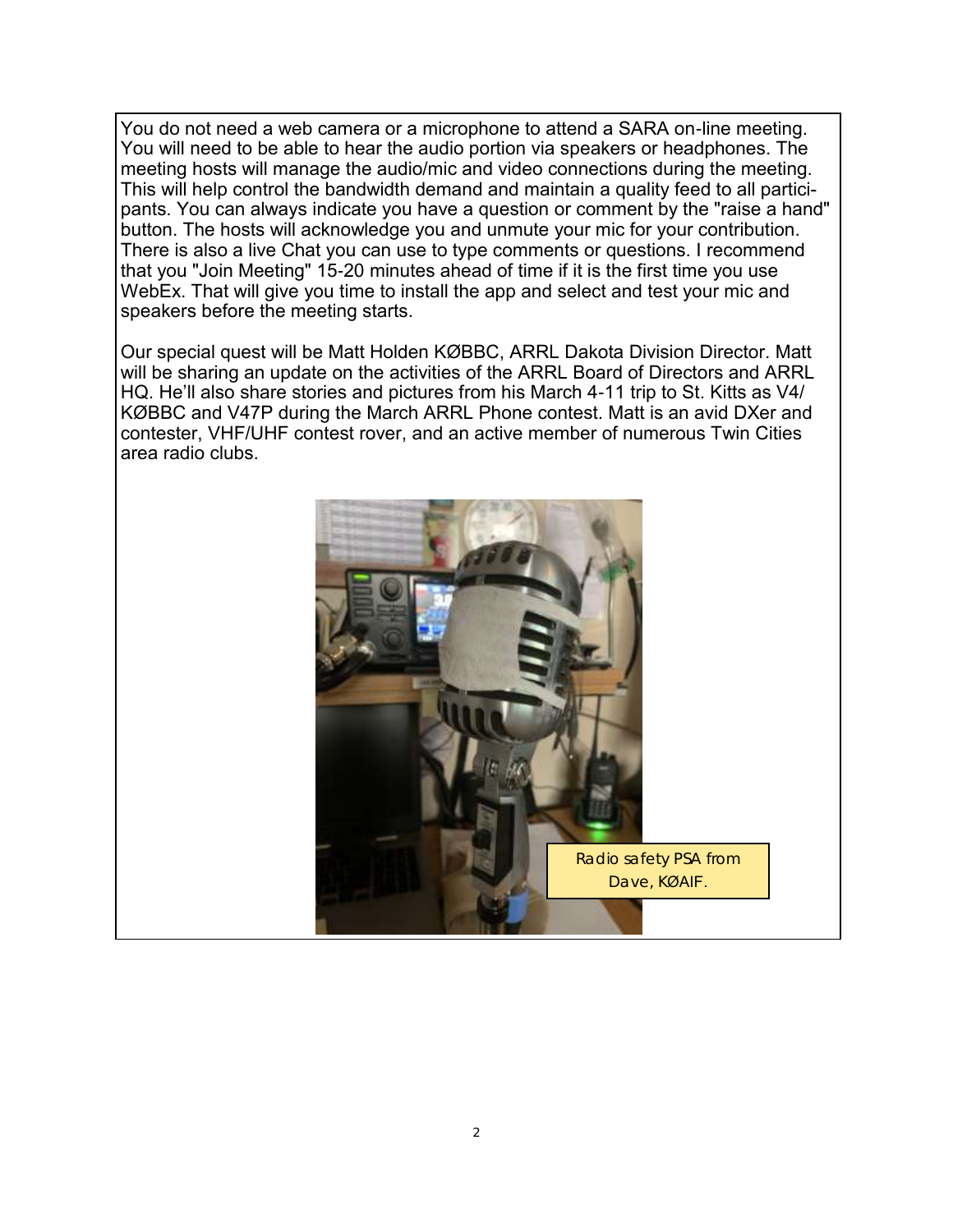

### **March On-Air Monthly Meeting Notes**

Due to the then-quickly changing COVID-19 conditions, the monthly March membership meeting was canceled to avoid infecting the membership with things other than good will and amateur radio excitement, as well as in an attempt to protect the health of the residents of Boutwells Landing Senior Center, our usual meeting space. In place of the face-to-face meeting, the club dusted off the "SARA Get on the Air Meeting" as a substitute gathering. The club had successfully ran an on -the-air membership meeting in April 2018 when our usual meeting was snowed out.

The March 2020 meeting was run "cross-band," utilizing the WØJH club 147.060 MHz 2-meter repeater and HF frequency of 3.856 MHz. Collin KEØIYN handled the 2 meter side of things, while Jim WØELC kept things under control on the 75-meter side. Joe KCØOIO took the role of Net Director and bravely handled the cross-band communications. Between the two bands, a total of 45 check-ins were recorded, with 40 unique callsigns. Collin handled 20 of the check-ins on the SARA repeater and Jim handled 25 check-ins on 75-meters. There were five technically savvy people who amazed the other participants by checking in to both the 2-meter and 75-meter portions of the meeting. Due to the passing of the word regarding the on-air meeting on various nets, there were visitor check-ins on 75-meters from as far away as Sauk Center and Isanti, Minnesota.

Kicking things off, Collin KEØIYN noted that the day of the meeting, March 14, was international Pi Day ( $\pi$  = 3.14, get it?), a celebration of mathematics! Consequently, getting on the air seemed appropriate, using "mathematics in a wire" *(V=IR) to beat the mathematical odds that the COVID-19 has given us.* 

Joe KCØOIO then asked the check-ins to weigh in on the topic "Keeping Ham Radio Relevant." An appropriate topic under the circumstances, as many participants in the discussion thought that by holding an on-air meeting during situations such as this is beneficial to keeping ham radio relevant. That is, we can still gather as a large group, transact club business, and have an enjoyable gathering without worrying about social distancing or other restrictions, such as dangerous travel during blizzards or other severe weather situations, that may hinder other organizations and groups. Other comments included noting that remaining willing and available for events such as parades and other public events demonstrates ham radio's beneficial public uses as well as introduces the hobby to the uninitiated. It was also noted that amateurs active in STEM programs within schools is a good way to introduce youth to ham radio's technical side and to demonstrate that the hobby can be used as a stepping stone for further pursuit of a science education. And for those who are interested in weather, ham radio provides many opportunities to provide relevant benefits to the community through programs such as SKYWARN. In the end, one comment summed it all up – get out there and talk to each other and, in doing so, we are showing adults and kids alike that ham radio is fun. And everyone likes to have fun, even ham operators!

One last shout-out to Collin, Jim, and Joe for a fine job! SARA has certainly demonstrated that, during a crisis, as the COVID-19 situation has been described, ham radio remains viable and relevant. **THANK YOU**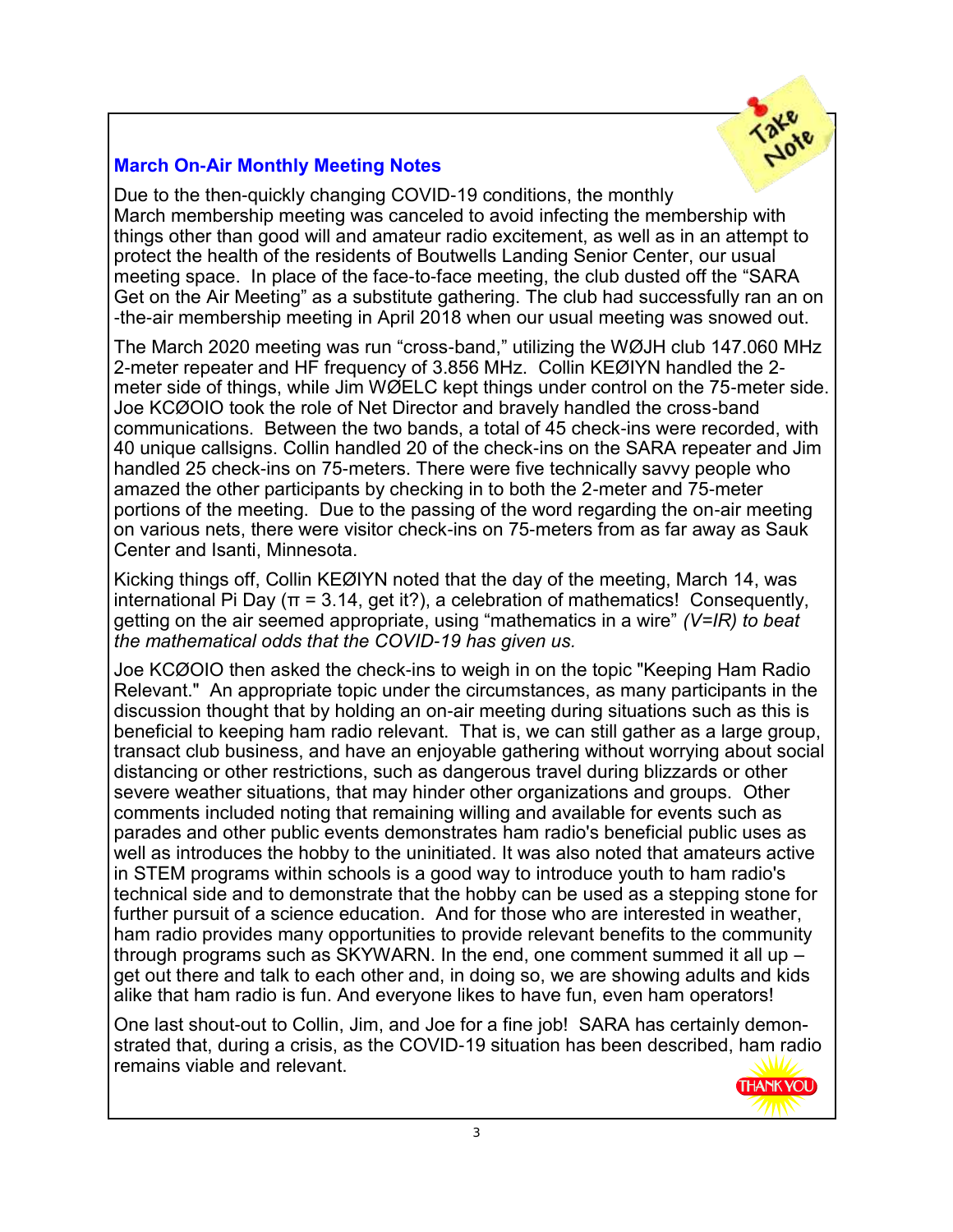# **Bandwidth from the President**

## *Greetings from my shack, de Joe KCØOIO.*

What a difference one month can make! These are unprecedented times. I do hope everyone is doing their best to stay healthy.



Following the cancellation of our March meeting at Boutwells Landing, we held a Get On The Air Meeting on Saturday March 14. Utilizing both the SARA repeater and 75 meters, we had a total of 45 check-ins with 41 unique calls. Dave N9JNQ kept notes during the session and has prepared a recap of the session that can be found elsewhere in this issue.

In response to the suspension of our in-person activities, we quickly expanded our on-air lineup. Two Meter Tuesday (TMT) had just begun meeting on the SARA repeater late February. We added Two Meter Thursday (TMT2) on the repeater in place of our Eyeball QSO Party. Both 2-meter sessions are followed by an HF Afterglow on 160 meters. Going forward, both TMT and TMT2 will begin at 7:00 PM and the HF Afterglow around 8:00 PM. Also added to the lineup is the "Lunch Room." The Lunch Room is a noontime ragchew on the SARA repeater Monday through Friday. We've been seeing numbers in the teens during this on-air gathering. Join us when you can!

We're seeing more use of the repeater these days. Most of that is due to the two meter ragchews we've established recently. But we're also seeing more participation in the Wednesday evening 2-meter Ragchew at 9:00 PM.

The SARA HF Digital Net usually goes into "outdoors" hiatus in mid-April. I'm going to keep that running longer this year, probably into or through May.

Doug Farrell, N9TOW, has established a WebEx meeting room for SARA. The SARA Board met via WebEx Thursday April 2. And we will be using WebEx for our monthly club meeting for April and most likely May meetings. WebEx invites have been sent to all SARA members of record as of April 5th for the Saturday April 11th meeting. The WebEx platform gives us an opportunity to continue to meet as a club and share our hobby of ham radio. Future offerings may include livestreams of Tech Topics and Skills Nights at the Eyeball QSO Party plus livestreams of regular club meetings when the resume. The livestreams would be offered for those who are unable to attend the event in person but would still like to attend virtually. Namely, those who winter down south, those who don't like to drive at night, or other situations that preclude them from attending in person.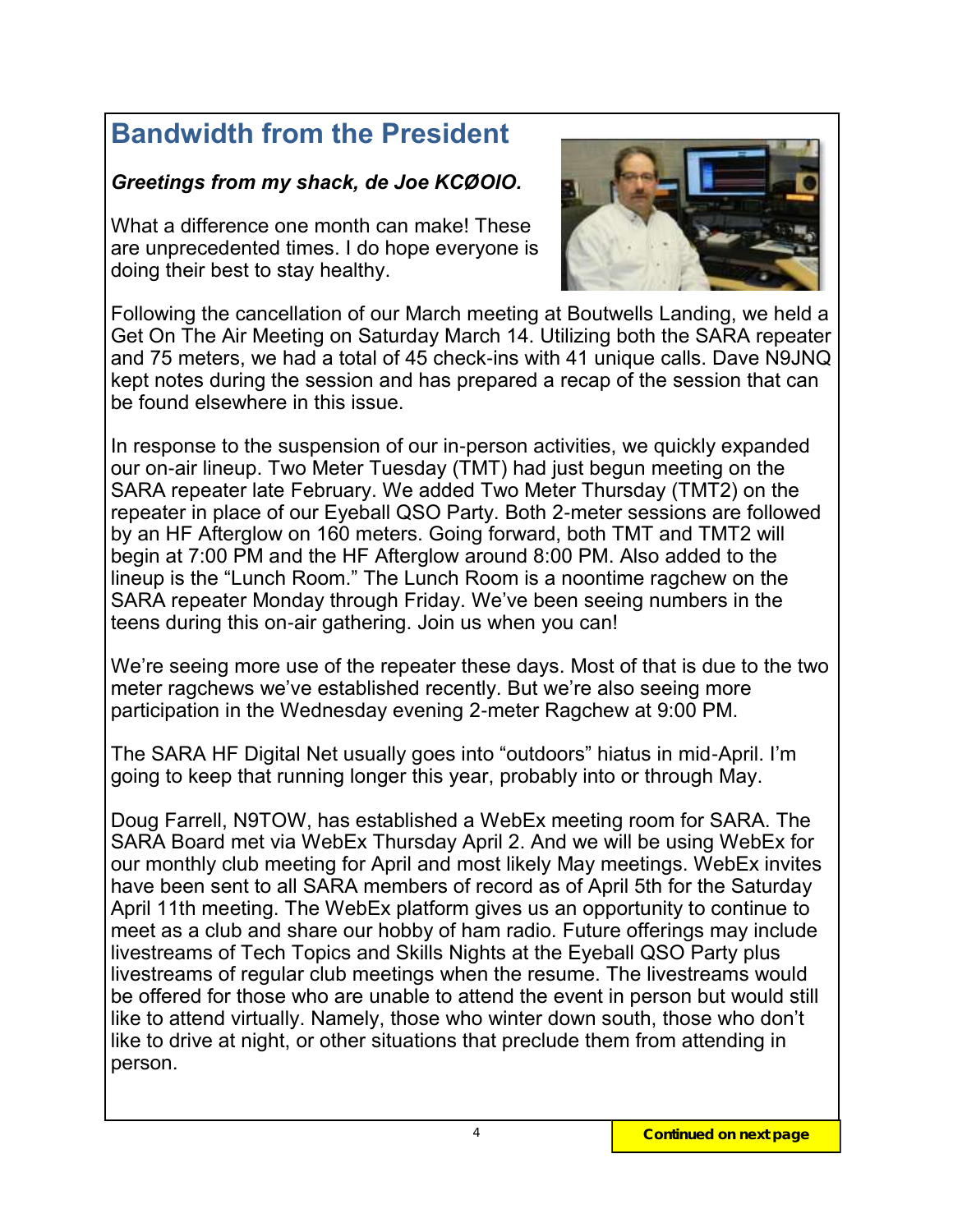What have you been up to in ham radio during this Stay Home period?

With the expanded on-air offerings, I find myself getting on the air more often, particularly on the repeater. I've also been trying to get my Openspot1 to hear my Yaesu FT-70DR so I can get into and test the YSFReflector for SARA. The YSFReflector is a tandem offering to the WIRES-X link that is coming to the SARA repeater once we are able to get out and set it up. Doug N9TOW has been working on both tracks. The WIRES-X link station is ready to deploy save for a detail or two regarding static IP at the host site. Adding WIRES-X capability to our repeater will allow linking of the repeater to other WIRES-X repeaters and rooms, thereby expanding our footprint and your enjoyment. The YSFReflector will allow SARA members with digital voice hotspots to link into our repeater from other locations. Working with C4FM (System Fusion) or DMR digital radios, one can then join the SARA YSFReflector Room and talk to System Fusion digital voice users here in the Twin Cities via our repeater.

The WIRES-X link and SARA YSFReflector room will be great additions to our 2-meter repeater.

I wish you all well. Stay Safe – Stay Healthy!

73 es CUL de KCØOIO

*… now, where's that hand lotion, my hands are so dry from all this washing …*

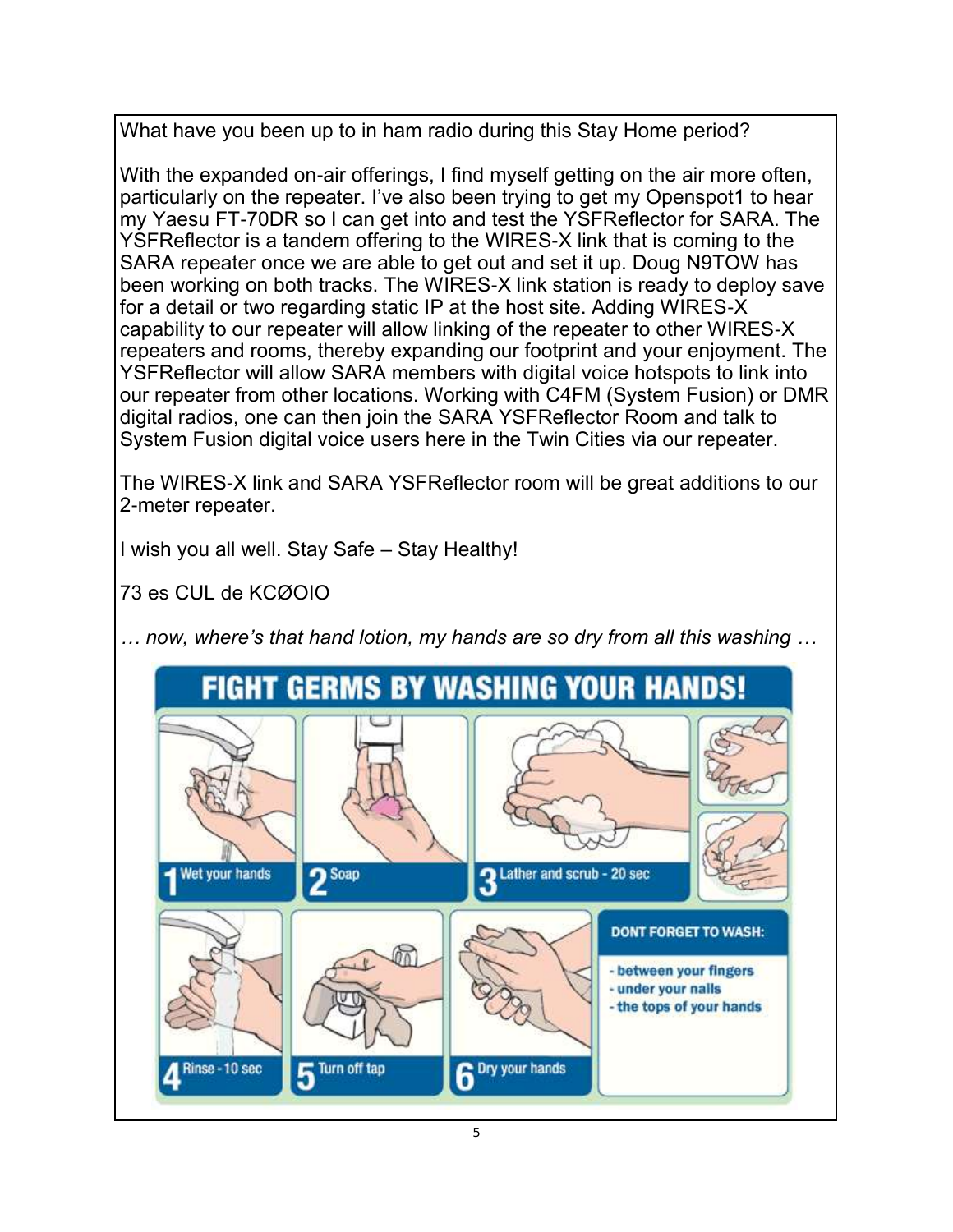

The SARA Board recently had a virtual meeting to conduct its business. The webinar worked well, and our thanks go to Doug N9TOW for facilitating the operation.

One of our members brought up the fact that he was asked how to go to the Flickr site and find our group photos. A little background is in order:

The SARA group on Flickr is **NOT** a public site and cannot be found by using the search function for our Club on [www.flickr.com.](http://www.flickr.com) The Club has a private membership on the site which cost us a little less than \$50. for the year. That gives us an **unlimited** amount of storage space for our photos, which span Special Event photos from 2012 to the present. During that time we have amassed 2,040 photos and several movies which present quite an historical archive of our activities. A member, if desired, can download any of the photos on the site to his/her computer.

#### *So, the question remains: If I can't log in directly to the Flickr site with my own password, then how do I connect to see the photos/albums?*

There are two ways:

1. When I upload a group of photos of a Special Event, I will notify all of the SARA members with a 'Broadcast To All Members' email. That email will contain a link that you can click on that will immediately connect you to our Flickr group site with the album containing the photos. It's interesting to note that once you click on the link, you will be connected to a specific (newest) album on our site. If you want to see the previous albums, just click on the 'Back to albums list' located on the top left of page. That will take you to the complete list of albums that are on our site.

2. I would suggest that you copy and paste the link to a blank document in your word processor and save it with the title of Flicker Link. That way, you don't have to hunt for an email that contains a previous link if you want to peruse the photos on the site. All you have to do is open the file, highlight/copy the link, open your browser and paste the link into the URL (address) bar and push the enter key.

If you're a member and don't receive email from our Club, send me an email at ag0h at radioham.org and I'll promptly send you a link.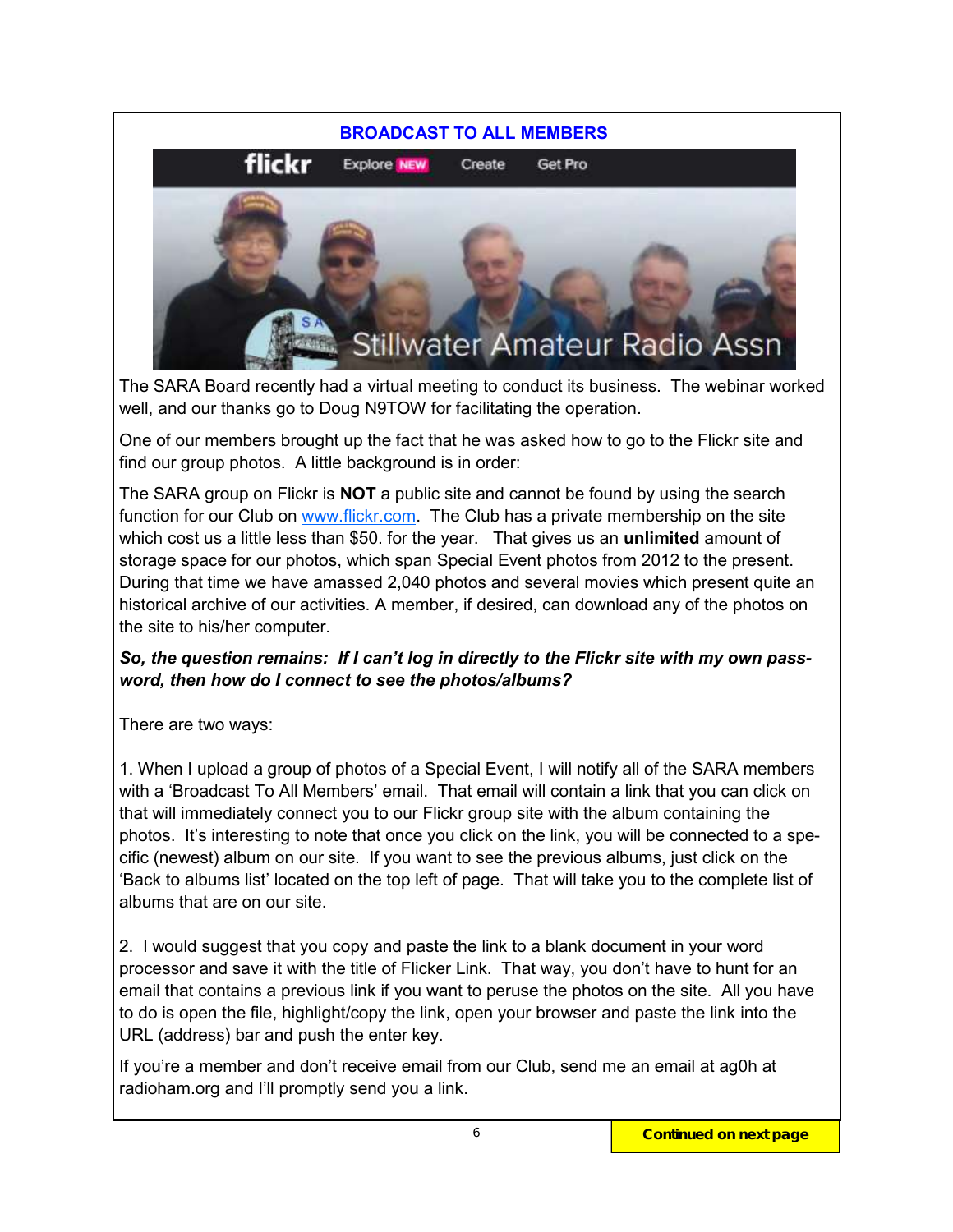If you have any photos that you would like to put on our Flicker site, please email them to me or to Shel, NØDRX and we'll make sure they get posted. Please call me if you have any questions.

The price of yearly membership for the Flicker site will be going up to \$60/year in November. This was brought up at the last Board meeting. I have asked that we poll our members to see if there is still an interest to maintain the Flicker site as the rates will increase later this year. Since we might not be having meetings at that time, it was suggested that we send out a survey to our members to have them vote on the issue. If that happens, please return the survey.

One other item came up and that has to do with the Flickr posting of a Special Event prior to our newsletter covering that event. To prevent any complaints that the Flickr site is in competition with the newsletter in 'breaking news' hi hi, photos taken of a Special Event will be uploaded to the Flickr site a week AFTER the newsletter is published.

My apologies for the length of this notice but I hope that it will ease some of the questions that you may have in accessing your Flickr site. Thanks for your patience.

73,

Keith Miller - AGØH



Don't miss out on special event photos like this one from the last Split Rock event! Be sure you are on the list to receive links to the SARA Flickr photo albums.

Notice in this one that Joe, KCØOIO, is already gloved up, even before anyone knew about - well, you know. (L to R: Dave, WØOXB, Joe, KCØOIO, and Keith, AGØH)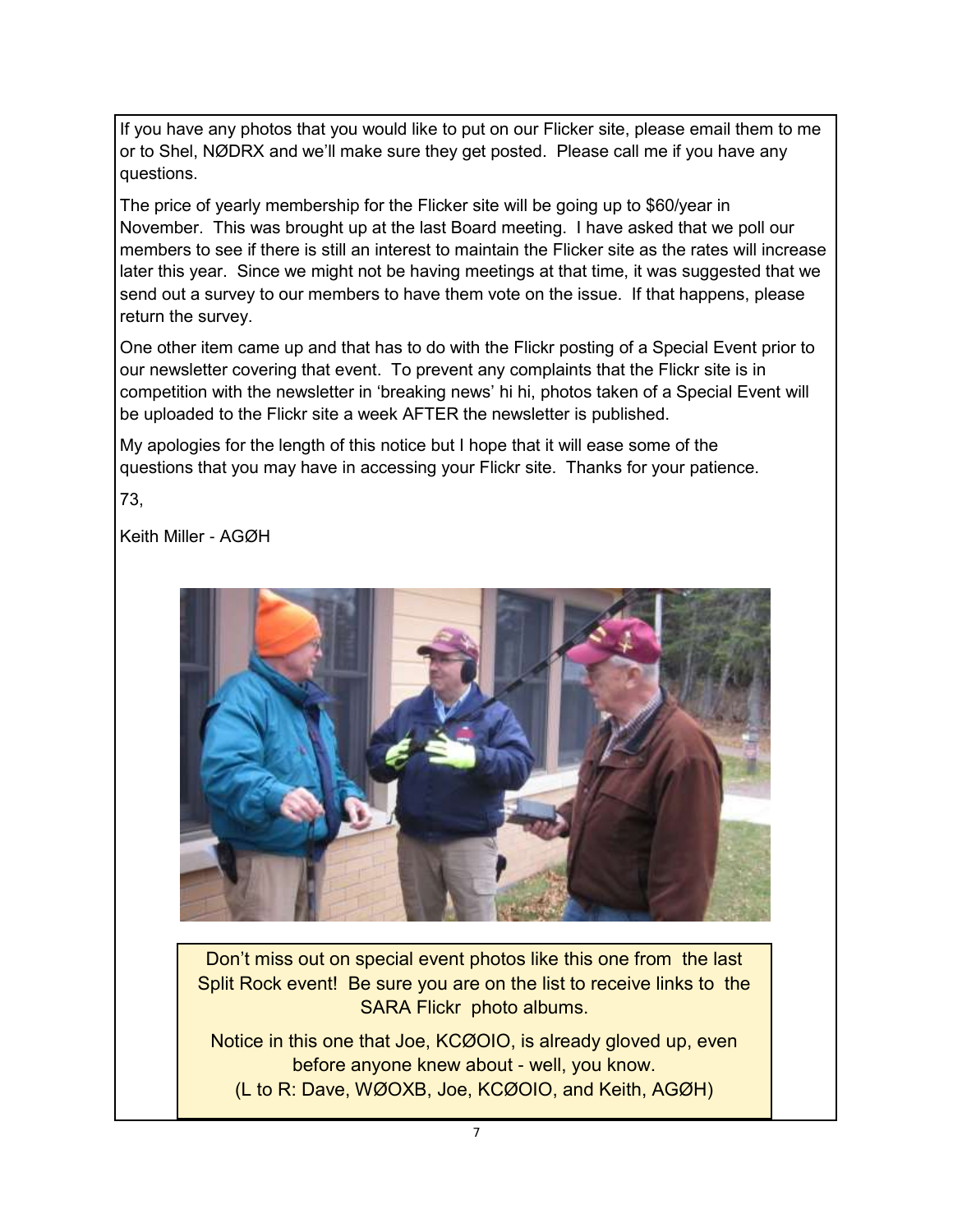# **April Remote Base Report:**

WØEQO and WØZSW are both operational. Bill Jones, NØCIC, who lives close by WØEQO, has been instrumental in keeping W0EQO on the air. WAØTDA is also available for the asking. (General Class or higher.)



Thunderstorm season has arrived, and with it

comes the possibility of stations outages as we disconnect the antennas to prevent lightning damage. Mother Nature may also decide on her own to disconnect the power, so it pays to keep an eye on the weather. A good choice for your phone is the WeatherBug app, recommended to me by Keith, AGØH, because it has a real time lightning tracker and maps out strike locations.

It is important to be aware that thunderstorms can pop up with little notice. When we had that happen a couple of weeks ago, I went to check station WØZSW prior to disconnecting the coax, and found a user on it. I texted him in the RCForb app and told him that the station was shutting down for a thunderstorm.

#### He replied, *"But I'm a registered user!"*

After a bit more texting, I think he understood, but it does go to show that just because the sun might be shining where the control op lives, doesn't mean it isn't a fireworks show at the actual station location. If you hear lots of static, check the WX map.

#### **Here are some operating tips:**

 When you log onto a station, check to see if there is anyone else also logged on. In the Windows app, the list will appear in the lower right corner. In the parentheses, the letter indicates either  $A -$  Admin,  $X =$  Registered user approved for transmit privileges, or No letter = Remotehams registered



user NOT approved for transmit, or possibly even a shortwave listener.

- Always do a quick check of the radio settings. Since some users may be newbies, settings can be left in unexpected configurations, such as radio left in split mode, RF gain way down, RF output not at 100%, Attenuator on, AGC on Fast, and so on.
- Report problems or ask questions email me!

73, Pat, [wa0tda@arrl.net](mailto:wa0tda@arrl.net)

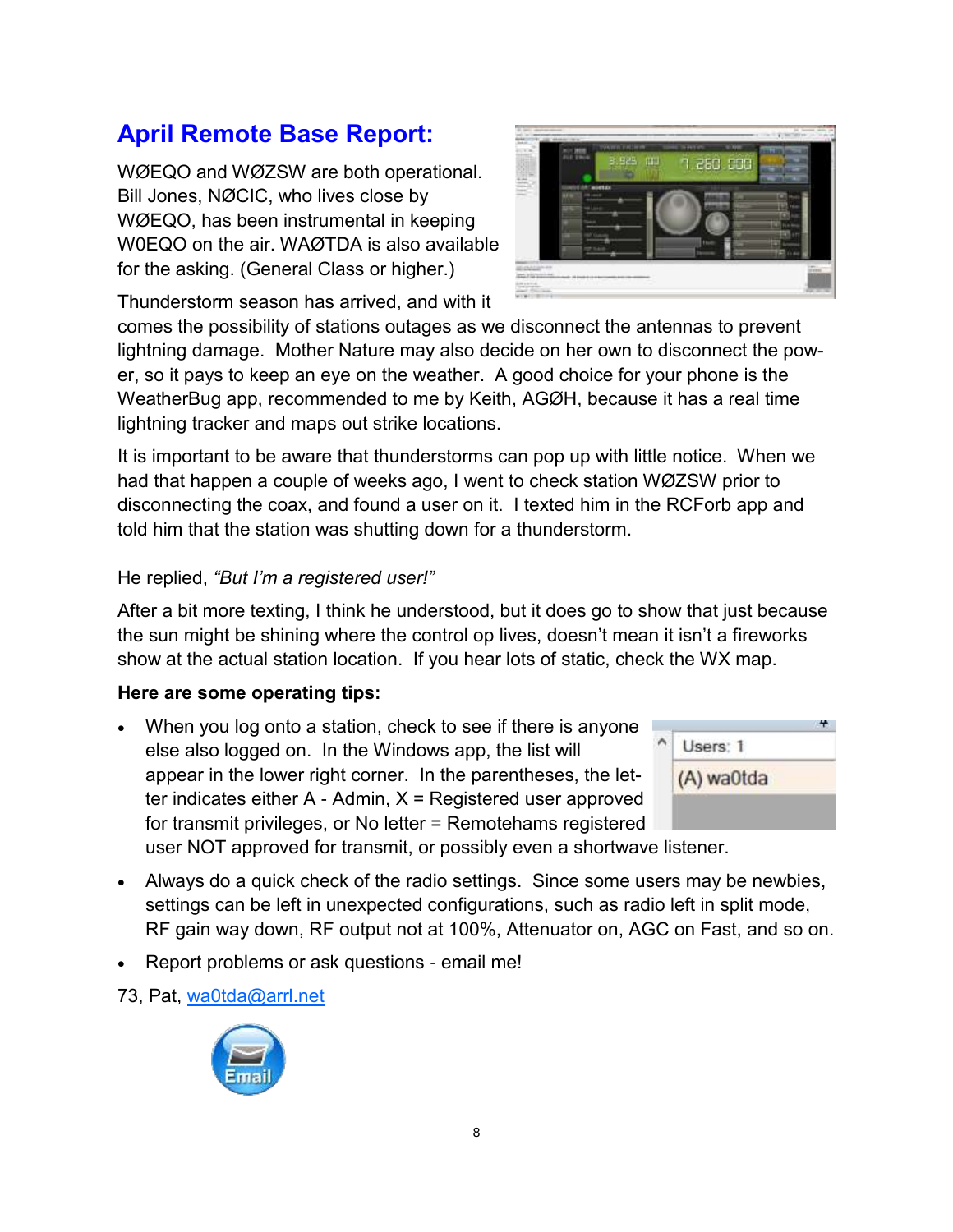# **New to Ham Radio? Check this out!**

The Stillwater Amateur Radio Association (SARA) is always here to assist its members - from antenna installation to rig recommendations to All Things Ham. Our members each have a unique skill set from which to draw to help each other in amateur radio activities. For example, each spring, SARA holds a Technician education class and we see many attendees pass through to become licensed amateur radio operators!

Getting the license, however, is only the first step. Much like passing the written driver's test to get a learner's permit, it's just the first step. Now it's time to get out on the road. To drive. To operate. And SARA wants to do more to help our newly licensed operators get "behind the wheel" safely, effectively, and with enthusiasm and enjoyment. In the coming months, SARA will prepare resources and reach out to current members to find support for our new hams to ensure they find the value and joy they were looking for when they initially set out to get their license.

So look for more details in upcoming newsletters from the newly established SARA committee for helping new hams. Of course, if you are interested in helping, including, but not limited to, being a resource for tech -specific portions of amateur radio, the SARA committee can be reached via email at:

# **[NewHamHelp@radioham.org](mailto:NewHamHelp@radioham.org?subject=New%20Ham%20Help)**

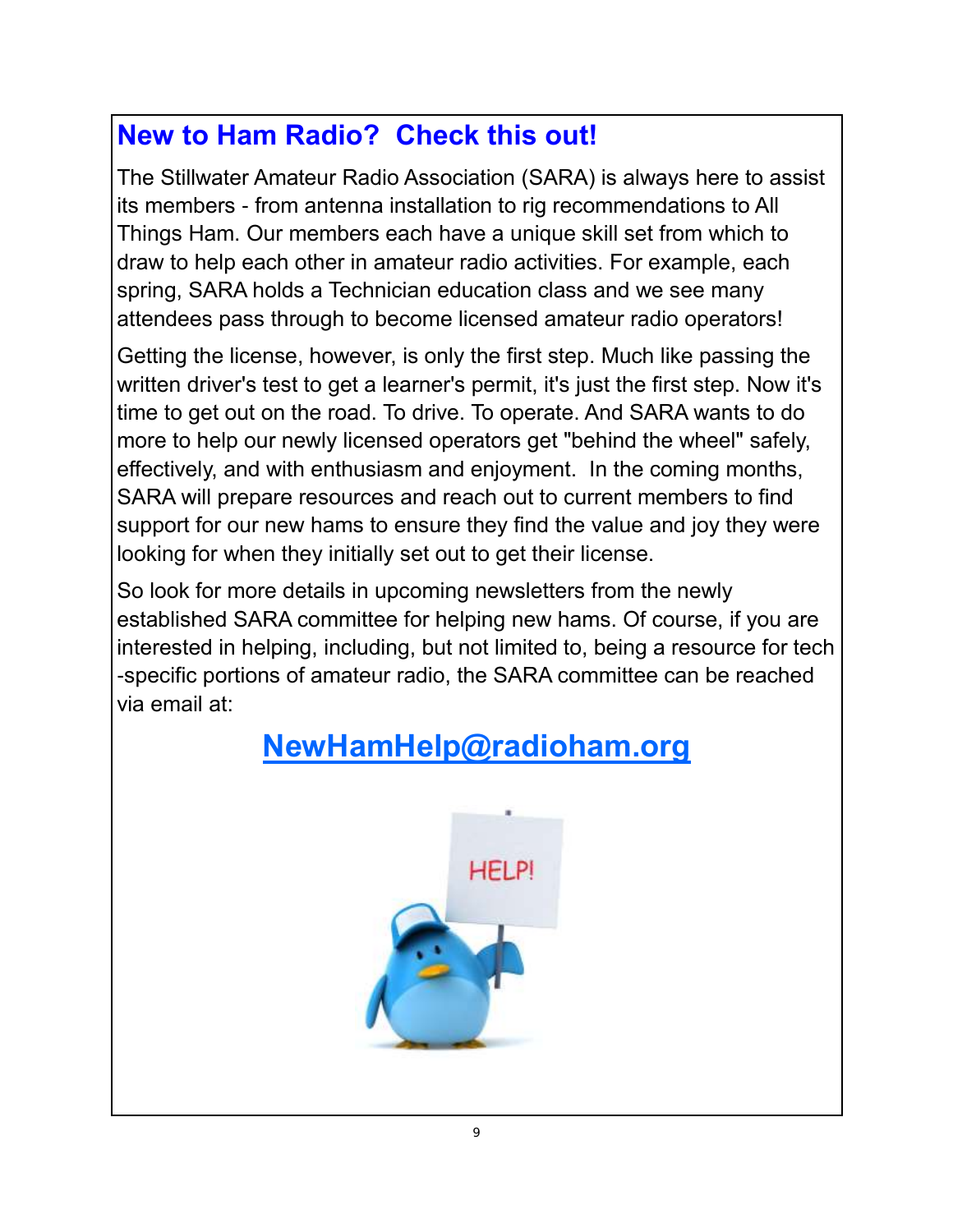# **KDØVKB presents on ageing characteristics of electronic components**

Randy KDØVKB was one of four presenters at this year's Northland Antique Radio Club annual workshop. The workshop was held February 23 at the Pavek Museum of Broadcasting in St Louis Park. This year marks the 33<sup>rd</sup> consecutive gathering for this one-day event that draws participants form a five-state radius. From a membership of just over 200, this event drew nearly 80 radio restoration enthusiasts who got the chance to hear information on topics such as regenerative receivers, necessary modifications to make antique radios function in today's RF crowded atmosphere, a history of the jet-set KLH turntable; and of course, Randy's presentation on the ageing characteristics of electronic components.

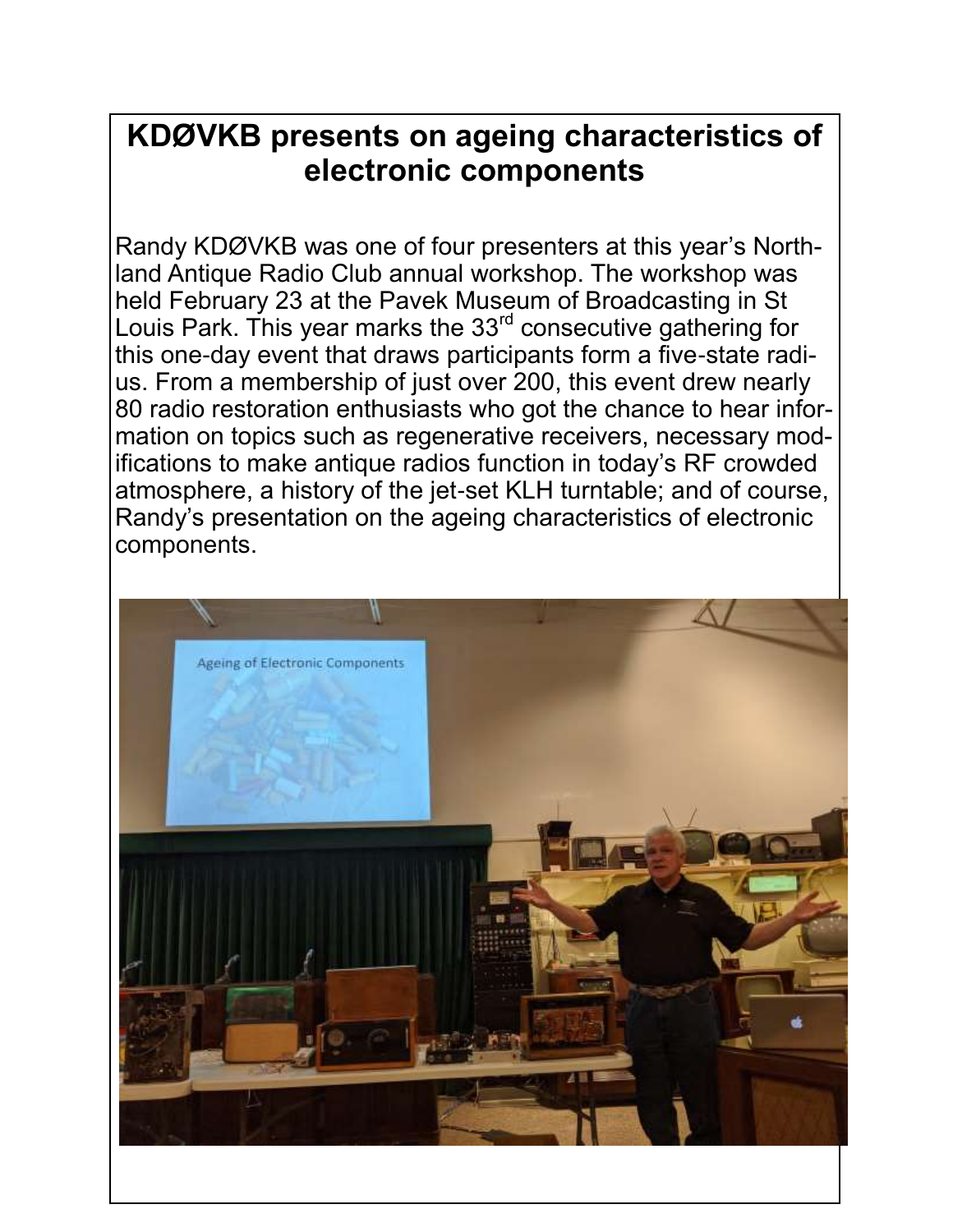# **A note to instructors**

I expect many of you saw Joe's notice to the membership, but wanted to follow up with you directly.



As Joe said, we have decided to suspend the remaining Technician licensing classes. We do expect to resume them, but not sure what the timeline will be. Certainly events that are out of our control will dictate.

I will keep you posted on rescheduling discussions and updates. I've suggested to the students that they should keep studying and taking practice tests, and that we are still available to answer their questions via email.

I will also be looking into options for us to deliver our classes using virtual tools. While I personally believe in-person learning is most effective, our current situation suggests it may be valuable to be capable of delivering our materials via e-learning. I'll share what I learn, and would welcome any suggestions.

73,

Bob - WØGAF